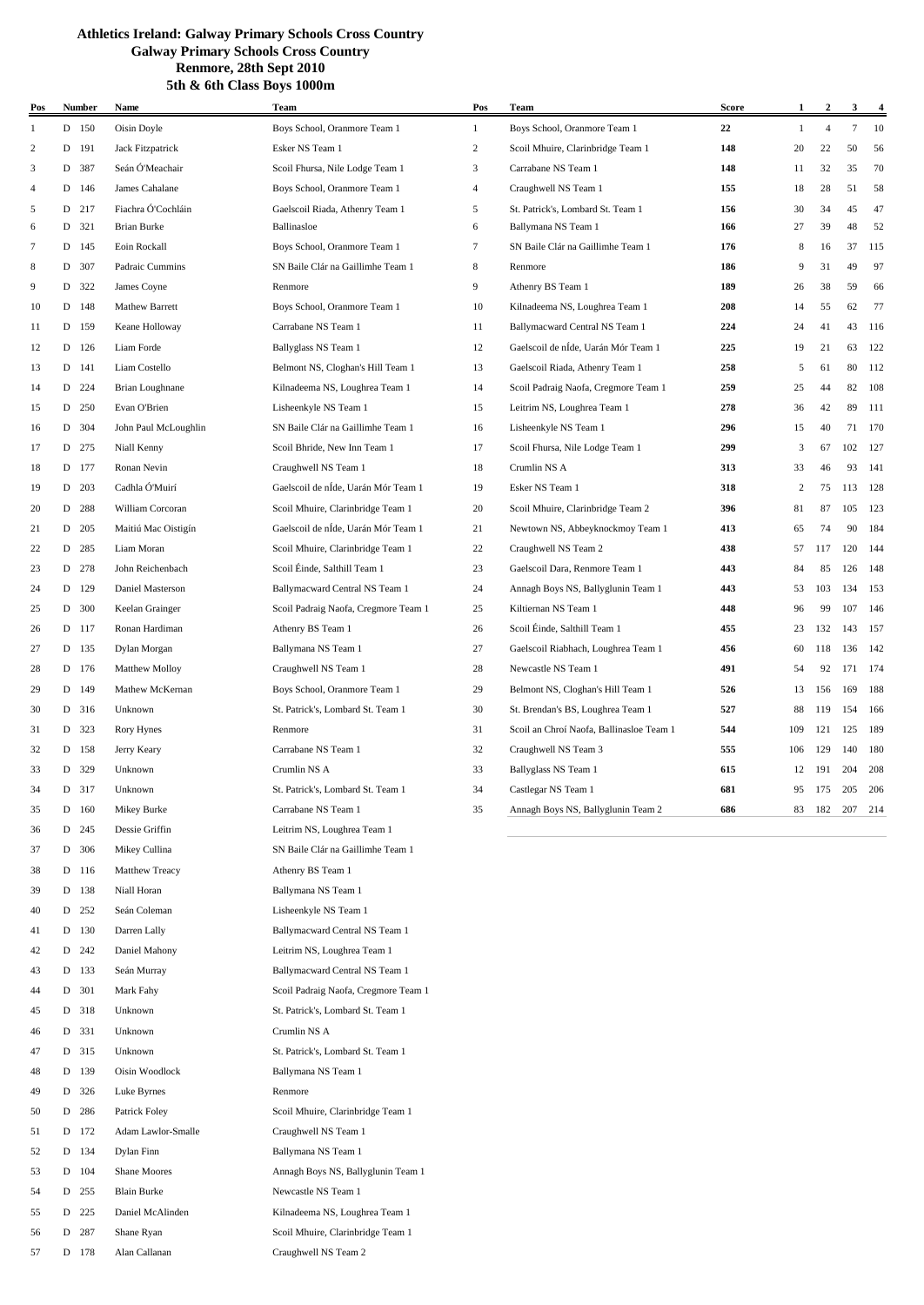| Pos |   | <b>Number</b> | Name                        | Team                                     | Pos | <b>Team</b> | <b>Score</b> | 1 | $\boldsymbol{2}$ | 3 | $\overline{\mathbf{4}}$ |
|-----|---|---------------|-----------------------------|------------------------------------------|-----|-------------|--------------|---|------------------|---|-------------------------|
| 58  |   | D 174         | Eoin Fahy                   | Craughwell NS Team 1                     |     |             |              |   |                  |   |                         |
| 59  |   | D 112         | Aaron Leggett               | Athenry BS Team 1                        |     |             |              |   |                  |   |                         |
| 60  |   | D 209         | Conchúr Ó'Ceallaigh         | Gaelscoil Riabhach, Loughrea Team 1      |     |             |              |   |                  |   |                         |
| 61  |   | D 218         | Louis Mac Cathail Riabhaigh | Gaelscoil Riada, Athenry Team 1          |     |             |              |   |                  |   |                         |
| 62  |   | D 226         | Eoghan Monaghan             | Kilnadeema NS, Loughrea Team 1           |     |             |              |   |                  |   |                         |
| 63  |   | D 206         | Peadar Mac Gioll            | Gaelscoil de nÍde, Uarán Mór Team 1      |     |             |              |   |                  |   |                         |
| 64  |   | D 147         | Jim Crowley                 | Boys School, Oranmore Team 1             |     |             |              |   |                  |   |                         |
| 65  |   | D 261         | Fionán Garvey               | Newtown NS, Abbeyknockmoy Team 1         |     |             |              |   |                  |   |                         |
| 66  |   | D 114         | Evan Loughnane              | Athenry BS Team 1                        |     |             |              |   |                  |   |                         |
| 67  |   | D 385         | Ruairí Ó'Gamhna             | Scoil Fhursa, Nile Lodge Team 1          |     |             |              |   |                  |   |                         |
| 68  |   | D 173         | Conor Roche                 | Craughwell NS Team 1                     |     |             |              |   |                  |   |                         |
| 69  |   | D 119         | Alan Organ                  | Ballinderreen NS Team 1                  |     |             |              |   |                  |   |                         |
| 70  |   | D 155         | Colin Curley                | Carrabane NS Team 1                      |     |             |              |   |                  |   |                         |
| 71  |   | D 248         | Cillian Lawless             | Lisheenkyle NS Team 1                    |     |             |              |   |                  |   |                         |
| 72  |   | D 283         | Conor Lee                   | Scoil Mhuire, Clarinbridge Team 1        |     |             |              |   |                  |   |                         |
|     |   |               |                             |                                          |     |             |              |   |                  |   |                         |
| 73  |   | D 284         | Jack Egan                   | Scoil Mhuire, Clarinbridge Team 1        |     |             |              |   |                  |   |                         |
| 74  | D | 262           | Jason Flaherty              | Newtown NS, Abbeyknockmoy Team 1         |     |             |              |   |                  |   |                         |
| 75  |   | D 190         | Danny Bichara               | Esker NS Team 1                          |     |             |              |   |                  |   |                         |
| 76  |   | D 115         | Martin Cullen               | Athenry BS Team 1                        |     |             |              |   |                  |   |                         |
| 77  |   | D 223         | <b>Brian Lawless</b>        | Kilnadeema NS, Loughrea Team 1           |     |             |              |   |                  |   |                         |
| 78  |   | D 328         | Eoin Caulfield              | Athenry                                  |     |             |              |   |                  |   |                         |
| 79  |   | D 113         | Darragh Daly                | Athenry BS Team 1                        |     |             |              |   |                  |   |                         |
| 80  |   | D 216         | Dara Ó'Curnáin              | Gaelscoil Riada, Athenry Team 1          |     |             |              |   |                  |   |                         |
| 81  |   | D 293         | James Moran                 | Scoil Mhuire, Clarinbridge Team 2        |     |             |              |   |                  |   |                         |
| 82  |   | D 298         | Dean Niland                 | Scoil Padraig Naofa, Cregmore Team 1     |     |             |              |   |                  |   |                         |
| 83  |   | D 111         | Tiernan Collins             | Annagh Boys NS, Ballyglunin Team 2       |     |             |              |   |                  |   |                         |
| 84  |   | D 199         | Jack Ó'Ciosóg               | Gaelscoil Dara, Renmore Team 1           |     |             |              |   |                  |   |                         |
| 85  |   | D 201         | Seán Ó'Conaill              | Gaelscoil Dara, Renmore Team 1           |     |             |              |   |                  |   |                         |
| 86  |   | D 136         | Dylan Prendergast           | Ballymana NS Team 1                      |     |             |              |   |                  |   |                         |
| 87  |   | D 289         | Adam O'Callaghan            | Scoil Mhuire, Clarinbridge Team 2        |     |             |              |   |                  |   |                         |
| 88  |   | D 309         | <b>Brian Keary</b>          | St. Brendan's BS, Loughrea Team 1        |     |             |              |   |                  |   |                         |
| 89  |   | D 244         | Deano Gately Iles           | Leitrim NS, Loughrea Team 1              |     |             |              |   |                  |   |                         |
| 90  |   | D 264         | Niall Connelly              | Newtown NS, Abbeyknockmoy Team 1         |     |             |              |   |                  |   |                         |
| 91  |   | D 320         | Unknown                     | St. Patrick's, Lombard St. Team 1        |     |             |              |   |                  |   |                         |
| 92  |   | D 256         | Darren Collins              | Newcastle NS Team 1                      |     |             |              |   |                  |   |                         |
| 93  |   | D 333         | Unknown                     | Crumlin NS A                             |     |             |              |   |                  |   |                         |
| 94  |   | D 120         | Niall Coen                  | Ballinderreen NS Team 1                  |     |             |              |   |                  |   |                         |
| 95  |   | D 163         | Jordan Gibbons              | Castlegar NS Team 1                      |     |             |              |   |                  |   |                         |
| 96  |   | D 232         | Jack Shiel                  | Kiltiernan NS Team 1                     |     |             |              |   |                  |   |                         |
| 97  |   | D 325         | <b>Ryan Roberts</b>         | Renmore                                  |     |             |              |   |                  |   |                         |
| 98  |   | D 175         | Jack Miskella               | Craughwell NS Team 1                     |     |             |              |   |                  |   |                         |
| 99  |   | D 230         | <b>Dylan Connolly</b>       | Kiltiernan NS Team 1                     |     |             |              |   |                  |   |                         |
| 100 |   | D 337         | Unknown                     | Crumlins NS B                            |     |             |              |   |                  |   |                         |
| 101 |   | D 327         | Paul O'Rourke               | Renmore                                  |     |             |              |   |                  |   |                         |
| 102 |   | D 383         | Alex Fair Glionn            | Scoil Fhursa, Nile Lodge Team 1          |     |             |              |   |                  |   |                         |
| 103 |   | D 101         | <b>Bríon Connolly</b>       | Annagh Boys NS, Ballyglunin Team 1       |     |             |              |   |                  |   |                         |
| 104 |   | D 324         | Luke Waller                 | Renmore                                  |     |             |              |   |                  |   |                         |
| 105 | D | 294           | Matthew Gardiner            | Scoil Mhuire, Clarinbridge Team 2        |     |             |              |   |                  |   |                         |
| 106 |   | D 187         | Morgan Flynn                | Craughwell NS Team 3                     |     |             |              |   |                  |   |                         |
| 107 |   | D 234         | Kieran Meehan               | Kiltiernan NS Team 1                     |     |             |              |   |                  |   |                         |
| 108 |   | D 297         | Conall McCallaig            | Scoil Padraig Naofa, Cregmore Team 1     |     |             |              |   |                  |   |                         |
| 109 |   | D 269         | Jonathan Moloney            | Scoil an Chroí Naofa, Ballinasloe Team 1 |     |             |              |   |                  |   |                         |
|     |   | D 153         | Paul Creavan                | Brackloon NS Team 1                      |     |             |              |   |                  |   |                         |
| 110 |   |               |                             |                                          |     |             |              |   |                  |   |                         |
| 111 | D | 246           | Kelvin Fahy                 | Leitrim NS, Loughrea Team 1              |     |             |              |   |                  |   |                         |
| 112 | D | 220           | Tómas Ó'Ceallaigh           | Gaelscoil Riada, Athenry Team 1          |     |             |              |   |                  |   |                         |
| 113 | D | 192           | James Cannon                | Esker NS Team 1                          |     |             |              |   |                  |   |                         |
| 114 |   | D 319         | Unknown                     | St. Patrick's, Lombard St. Team 1        |     |             |              |   |                  |   |                         |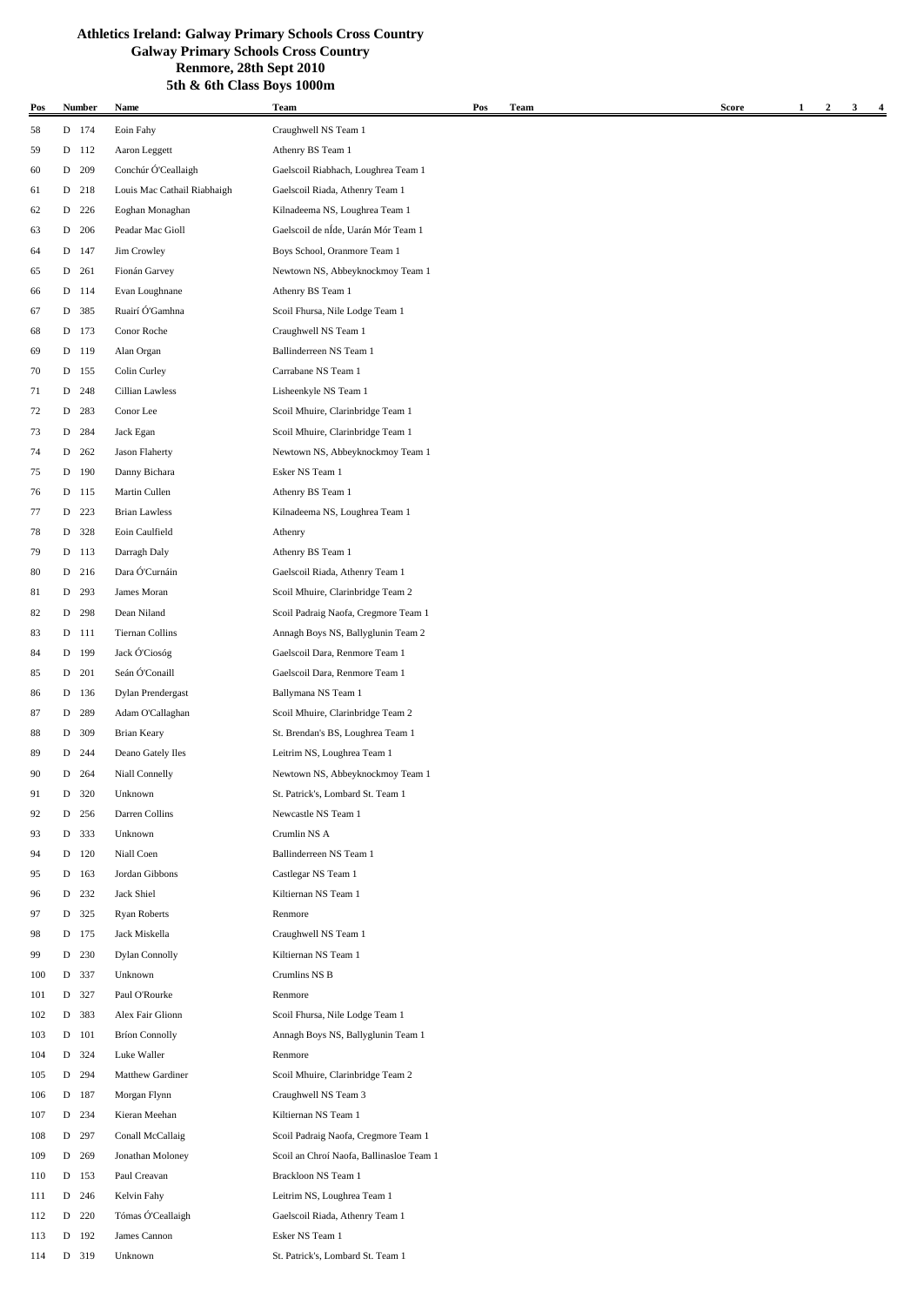| Pos        |   | Number | Name                           | Team                                     | Pos | <b>Team</b> | <b>Score</b> | $\mathbf{1}$ | $\overline{2}$ | 3<br>4 |
|------------|---|--------|--------------------------------|------------------------------------------|-----|-------------|--------------|--------------|----------------|--------|
| 115        |   | D 305  | Mark King                      | SN Baile Clár na Gaillimhe Team 1        |     |             |              |              |                |        |
| 116        |   | D 128  | Anton Prybytak                 | Ballymacward Central NS Team 1           |     |             |              |              |                |        |
| 117        |   | D 179  | Ben Creaven                    | Craughwell NS Team 2                     |     |             |              |              |                |        |
| 118        |   | D 212  | Malachaí Mac Cormaic           | Gaelscoil Riabhach, Loughrea Team 1      |     |             |              |              |                |        |
| 119        |   | D 311  | Jason Boyce                    | St. Brendan's BS, Loughrea Team 1        |     |             |              |              |                |        |
| 120        |   | D 181  | Jack Doran                     | Craughwell NS Team 2                     |     |             |              |              |                |        |
| 121        | D | 267    | Darren Riddell                 | Scoil an Chroí Naofa, Ballinasloe Team 1 |     |             |              |              |                |        |
| 122        | D | 204    | Kevin Mac Cába                 | Gaelscoil de nÍde, Uarán Mór Team 1      |     |             |              |              |                |        |
| 123        |   | D 290  | Donal Collins                  | Scoil Mhuire, Clarinbridge Team 2        |     |             |              |              |                |        |
| 124        | D | 228    | Eoin O'Donnell                 | Kiltiernan NS                            |     |             |              |              |                |        |
| 125        | D | 271    | Nathan Donelan                 | Scoil an Chroí Naofa, Ballinasloe Team 1 |     |             |              |              |                |        |
| 126        |   | D 197  | Ciarán Bhealdún                | Gaelscoil Dara, Renmore Team 1           |     |             |              |              |                |        |
| 127        | D | 384    | Eoin Furlong                   | Scoil Fhursa, Nile Lodge Team 1          |     |             |              |              |                |        |
|            |   | D 193  | Liam Sheehan                   | Esker NS Team 1                          |     |             |              |              |                |        |
| 128        |   | D 185  | <b>Christopher Phillips</b>    | Craughwell NS Team 3                     |     |             |              |              |                |        |
| 129        |   |        | Seaán Ó'Roideacháin            |                                          |     |             |              |              |                |        |
| 130        |   | D 207  |                                | Gaelscoil de nÍde, Uarán Mór Team 1      |     |             |              |              |                |        |
| 131        | D | 195    | Tiernan Burke                  | Esker NS Team 1                          |     |             |              |              |                |        |
| 132        | D | 282    | Patrick Maughan                | Scoil Éinde, Salthill Team 1             |     |             |              |              |                |        |
| 133        | D | 299    | Evan McGrath                   | Scoil Padraig Naofa, Cregmore Team 1     |     |             |              |              |                |        |
| 134        | D | 103    | Ronan Shaughnessy              | Annagh Boys NS, Ballyglunin Team 1       |     |             |              |              |                |        |
| 135        |   | D 219  | Seosaimh Mac Cathail Riabhaigh | Gaelscoil Riada, Athenry Team 1          |     |             |              |              |                |        |
| 136        |   | D 213  | Neil Mac Raghaill              | Gaelscoil Riabhach, Loughrea Team 1      |     |             |              |              |                |        |
| 137        | D | 386    | Séamus Mac Coistealbha         | Scoil Fhursa, Nile Lodge Team 1          |     |             |              |              |                |        |
| 138        | D | 238    | Seán Broder                    | Labane NS                                |     |             |              |              |                |        |
| 139        |   | D 215  | Cian O'Cluanain                | Gaelscoil Riada, Athenry Team 1          |     |             |              |              |                |        |
| 140        | D | 186    | Jack Creaven                   | Craughwell NS Team 3                     |     |             |              |              |                |        |
| 141        |   | D 330  | Unknown                        | Crumlin NS A                             |     |             |              |              |                |        |
| 142        |   | D 210  | Declan Ó'Béarra                | Gaelscoil Riabhach, Loughrea Team 1      |     |             |              |              |                |        |
| 143        |   | D 277  | Jack Browne                    | Scoil Éinde, Salthill Team 1             |     |             |              |              |                |        |
| 144        | D | 180    | Diarmuid McCartin              | Craughwell NS Team 2                     |     |             |              |              |                |        |
| 145        | D | 227    | <b>Jack Staunton</b>           | Kilnadeema NS, Loughrea Team 1           |     |             |              |              |                |        |
| 146        | D | 235    | Shane Cosgrove                 | Kiltiernan NS Team 1                     |     |             |              |              |                |        |
| 147        | D | 303    | Darren O'Connor                | SN Baile Clár na Gaillimhe Team 1        |     |             |              |              |                |        |
| 148        | D | 198    | Eimhin Ó'Seachnasaigh          | Gaelscoil Dara, Renmore Team 1           |     |             |              |              |                |        |
| 149        |   | D 308  | Ryan O'Sullivan                | SN Baile Clár na Gaillimhe Team 1        |     |             |              |              |                |        |
| 150        | D | 273    | Finn Conerney                  | Scoil Bhride, New Inn Team 1             |     |             |              |              |                |        |
| 151        |   | D 157  | Gearóid Treacy                 | Carrabane NS Team 1                      |     |             |              |              |                |        |
| 152        | D | 292    | Jack Tuohy                     | Scoil Mhuire, Clarinbridge Team 2        |     |             |              |              |                |        |
| 153        |   | D 105  | <b>Troy Murphy</b>             | Annagh Boys NS, Ballyglunin Team 1       |     |             |              |              |                |        |
| 154        |   | D 310  | Evan Klitsie                   | St. Brendan's BS, Loughrea Team 1        |     |             |              |              |                |        |
| 155        |   | D 214  | Paddy Ó'Donnchú                | Gaelscoil Riabhach, Loughrea Team 1      |     |             |              |              |                |        |
| 156        |   | D 143  | Peter Coyne                    | Belmont NS, Cloghan's Hill Team 1        |     |             |              |              |                |        |
| 157        | D | 280    | Osas Agabueze                  | Scoil Éinde, Salthill Team 1             |     |             |              |              |                |        |
| 158        | D | 208    | Tiarnán Surlis                 | Gaelscoil de nÍde, Uarán Mór Team 1      |     |             |              |              |                |        |
| 159        | D | 236    | Michael Carr                   | Labane NS                                |     |             |              |              |                |        |
| 160        |   | D 279  | Mikey Monaghan                 | Scoil Éinde, Salthill Team 1             |     |             |              |              |                |        |
| 161        |   | D 211  | Eoin Mac Coinín                | Gaelscoil Riabhach, Loughrea Team 1      |     |             |              |              |                |        |
| 162        |   | D 200  | Mícheal Óg Ó'Laighin           | Gaelscoil Dara, Renmore Team 1           |     |             |              |              |                |        |
| 163        |   | D 243  | Daniel Stapleton               | Leitrim NS, Loughrea Team 1              |     |             |              |              |                |        |
| 164        |   | D 241  | Niall Collins                  | Leitrim NS, Loughrea                     |     |             |              |              |                |        |
| 165        | D | 183    | <b>Ultan McGlynn</b>           | Craughwell NS Team 2                     |     |             |              |              |                |        |
| 166        |   | D 312  | Karl Daniels                   | St. Brendan's BS, Loughrea Team 1        |     |             |              |              |                |        |
|            |   | D 118  | Aidan Linnane                  | Ballinderreen NS Team 1                  |     |             |              |              |                |        |
| 167<br>168 |   | D 239  | Darren Fahy                    | Leitrim NS, Loughrea                     |     |             |              |              |                |        |
|            |   | D 140  | Eddie Sheridan                 |                                          |     |             |              |              |                |        |
| 169        |   |        |                                | Belmont NS, Cloghan's Hill Team 1        |     |             |              |              |                |        |
| 170        | D | 249    | Dean McDonagh                  | Lisheenkyle NS Team 1                    |     |             |              |              |                |        |
| 171        |   | D 257  | Ian O'Shea                     | Newcastle NS Team 1                      |     |             |              |              |                |        |